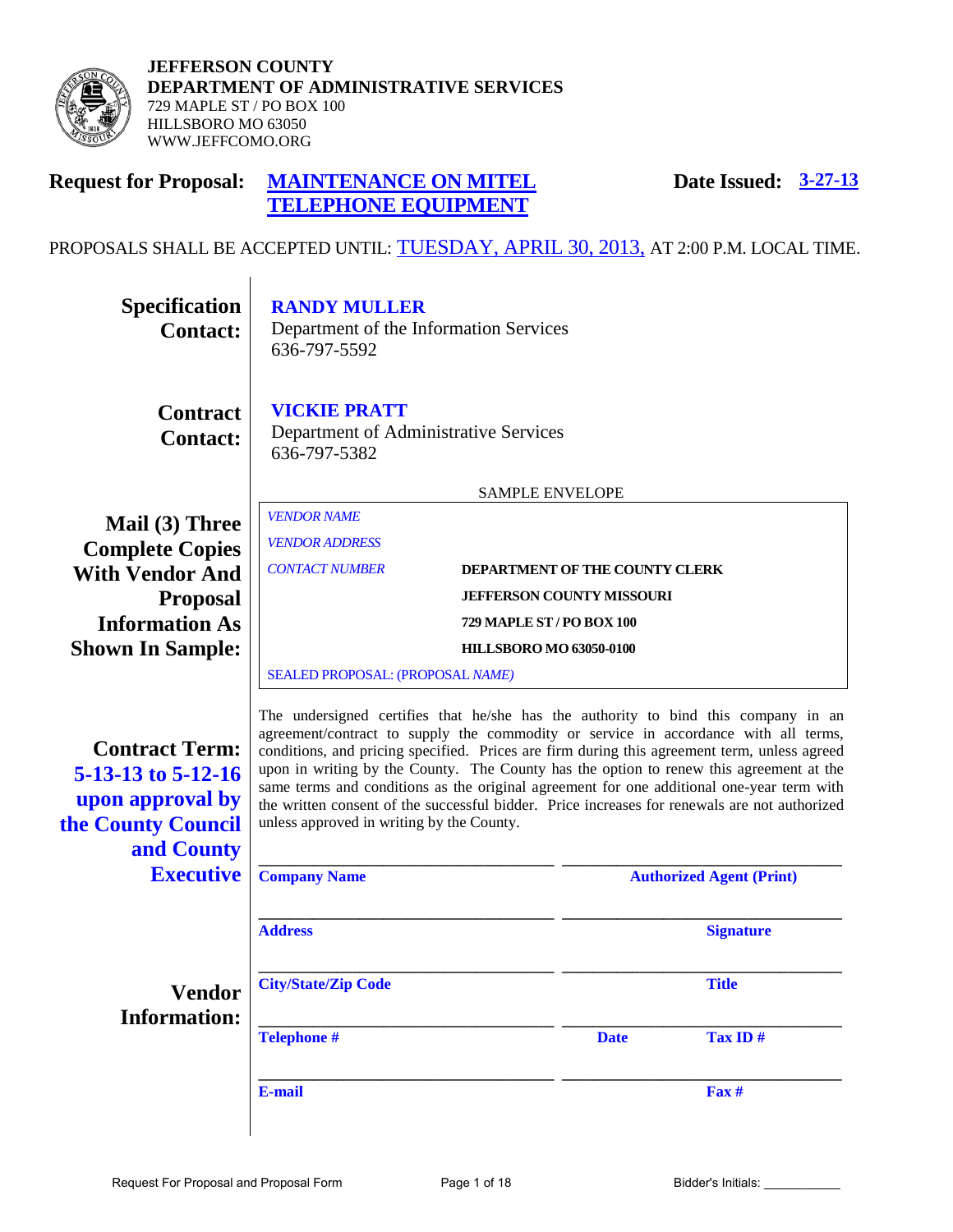# **TABLE OF CONTENTS:**

| <b>Legal Notice and Request for Proposal</b> | Page 1  |
|----------------------------------------------|---------|
| <b>Table of Contents</b>                     | Page 2  |
| <b>Proposal Requirements</b>                 | Page 3  |
| <b>Proposal Form and Contract</b>            | Page 5  |
| <b>Affidavit</b>                             | Page 8  |
| <b>Specifications</b>                        | Page 10 |
| <b>Exceptions to Proposal</b>                | Page 10 |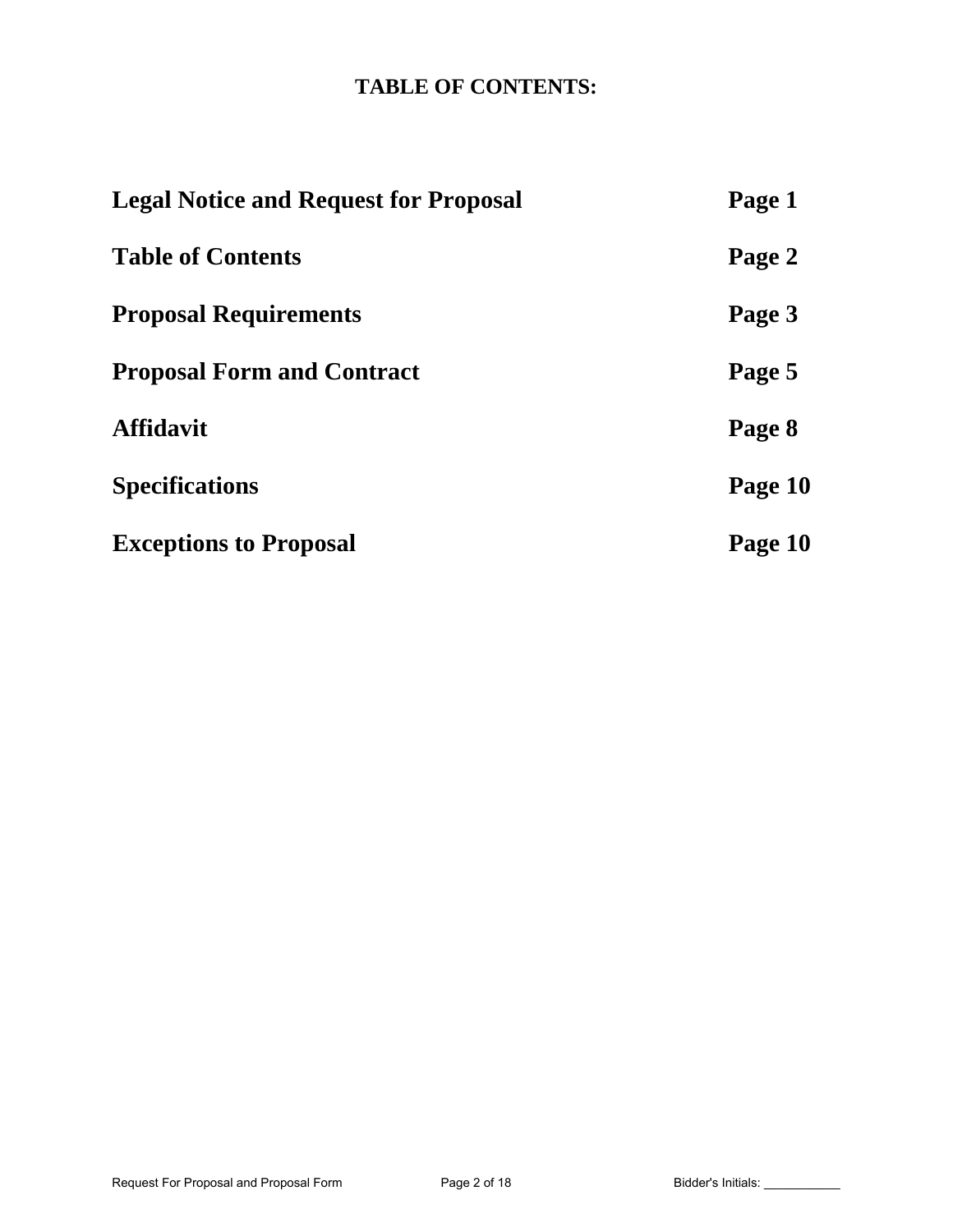## **PROPOSAL REQUIREMENTS**

#### **A. PROPOSAL SUBMISSION:**

Submit proposal form in triplicate (three copies) with specification pages, if applicable. No facsimile or electronic proposals shall be accepted and shall be rejected. A fully executed Affidavit is required by Section 285.530 RSMo and shall be submitted with the proposal form. A copy of the Affidavit is attached hereto. Failure to execute the Affidavit shall result in the proposal being rejected. Vendor shall comply with the requirements of Sections 285.525 to 285.555 of the Revised Statutes of the State of Missouri. If any part of the work is subcontracted, each subcontractor shall comply with the same requirements of this specification. No contractor shall knowingly employ, hire for employment, or continue to employ an unauthorized alien to perform work within the State of Missouri. Vendor and any of its subcontractors, shall, by sworn affidavit and provision of documentation, affirm their enrollment and participation in a federal work authorization program with respect to the employees working in connection with the contracted services. Vendor and its subcontractors shall also sign an affidavit affirming that they do not knowingly employ any person who is an unauthorized alien. Prevailing Wage

Vendor and its subcontractors shall pay not less than the prevailing hourly rates of wages, as determined by the Labor and Industrial Relations Commission of Missouri. Vendor shall abide by the most current Annual Wage Order published by the Missouri Department of Labor and Industrial Relations or other similar resources and publications.

#### **B. BASIS OF PROPOSAL AWARD:**

Award may be made on an item-by-item basis to the lowest and best proposals or award may be made to the lowest and best proposal total, whichever is in the best interest of the County. County may reject any or all proposals for any reason and may waive any informality. Proposals submitted from a Missouri State Contract shall include a copy of the State Contract with the proposal.

It is further agreed that the Contract shall not be valid and binding upon the County until approved by the County Counselor, as to legal form and is subject to the Ordinances, Resolutions and Orders of Jefferson County, Missouri, and State and Federal Law. If no proposal or proposals have been awarded by the County Council within forty-five (45) days following the opening of the proposal then all proposals will be deemed rejected.

#### **C. PROPOSAL PREPARATION:**

- 1. Vendors are responsible for examination of drawings, specifications, schedules and instructions.
- 2. Each Vendor shall furnish the information required by the invitation. The vendor shall sign all required documents. All deletions and erasures shall be initialed
- 3. Alternate proposals for supplies or services other than specified shall not be considered unless authorized by invitation.
- 4. Vendor shall state a definite time for delivery of goods or for performance of services unless otherwise specified in the Request for Proposal.
- 5. When specified, samples must be timely submitted and at no expense to the County.
- 6. Failure to adhere to all requirements may result in the response being disqualified as non-responsive.

#### **D. MODIFICATION OR WITHDRAWAL OF PROPOSALS:**

Proposals may be modified or withdrawn prior to the exact hour and date specified for receipt of proposals, provided the modification or withdrawal is in writing and is delivered in the same manner as a proposal submission.

#### **E. LATE PROPOSALS:**

It is the responsibility of the vendor to deliver his proposal or proposal modification on or before the date and time of the proposal closing to the Department of the County Clerk of Jefferson County. Proposals received late will be rejected and returned unopened to the vendor.

#### **F. PROPOSAL DEPOSITS:**

Proposal Deposits are not required unless specified in the Specifications.

#### **G. MATERIAL AVAILABILITY:**

Vendors must accept responsibility for verification of material availability, product schedules and other pertinent data prior to submission of proposal and delivery time. It is the responsibility of the vendor to notify the County immediately if the materials specified are discontinued, replaced, or not available for an extended period of time. All materials ordered by the County, shall be as needed. A sample of materials may be requested.

### **H. ALTERNATE PROPOSALS:**

Where required, vendors must submit complete specifications on all alternate proposals with the proposal form. Alternate proposals without complete specifications may be rejected. Alternate proposals and exceptions to proposal clauses must be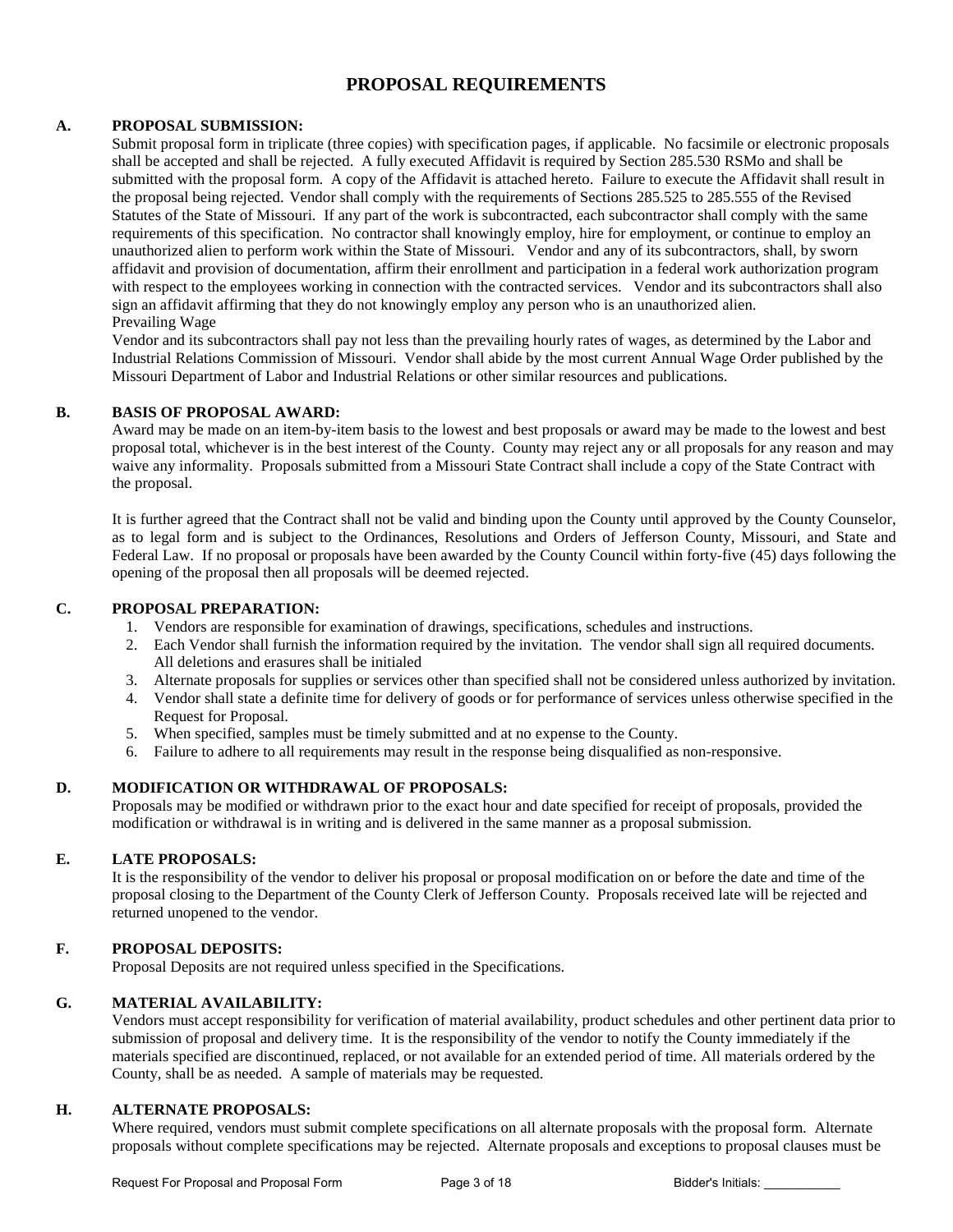clearly noted on the proposal form. The County may accept or reject alternate proposals; whatever is most advantageous to the County.

#### **I. INCORPORATION OF DOCUMENTS:**

The terms of the proposal invitation, proposal specifications, proposal form are incorporated into the contract as if fully setout therein.

#### **J ADDENDA:**

Addenda to proposal specifications are incorporated by reference as if fully setout herein. It is the responsibility of the vendor to insure and verify that they are in receipt of and completed all attached addenda's prior to submission of proposal forms. Verification is made by contacting the Department of Administrative Services or by reviewing the County Web Site. [\(www.jeffcomo.org\)](http://www.jeffcomo.org/).

#### **K**. **INSURANCE:**

 The Vendor/Contractor shall purchase and maintain insurance with an insurance company licensed to do business in the State of Missouri or in the state where the vendor is incorporated or otherwise licensed to do business and which shall remain, at all times during the term of any contract with the County, in full force and effect. Preference will be given to a Vendor/Contractor who provides insurance with an insurance company licensed to do business in the State of Missouri, but in any event said Vendor/Contractor shall provide said insurance at it's own expense. Such insurance shall be provided as will protect the Vendor/Contractor from claims which may arise out of or result from the Vendor/Contractor's execution of the work, whether such execution be by himself, his employees, agents, or by anyone for whose acts any of them may be liable. If any such work covered by the Contract is to be performed on County owned or leased premises, the Vendor agrees to carry liability and workman's compensation insurance, satisfactory to the County, and to indemnify the County against all liability, loss, and damage arising out of any injuries to persons and property caused by the Vendor, his sub-contractors, employees or agents. The insurance coverage shall be such as to fully protect the County and the general public from any and all claims for injury and damage resulting by any actions on the part of the Vendor/Contractor or its' forces as enumerated above. All policies must name the County as an additional insured and provide for thirty (30) days written prior to any material changes or cancellation. Any disputes regarding a breach, insurance amounts, liability, coverage, lapse or otherwise shall be litigated in the Circuit Court of Jefferson County, Missouri and the same shall be incorporated into any Contract agreed to by the parties.

 THE COUNTY REQUIRES **ORIGINAL** CERTIFICATES OF INSURANCE **BEFORE** THE CONTRACT IS AWARDED. ANY LAPSE IN INSURANCE COVERAGE OR CANCELLATION THEREOF BY THE CONTRACTOR OR SUB-CONTRACTORS DURING THE TERMS OF THE CONTRACT SHALL IMMEDIATELY BE DEEMED A MATERIAL BREACH UNDER THE TERMS OF ANY CONTRACT.

A. ( X ) Required ( ) Not Required **Comprehensive General Liability Insurance**

The Vendor/Contractor shall maintain and keep in full force and effect during the terms of this Contract such comprehensive general liability insurance as shall protect them from claims which may arise from operations under this Contract, whether such operations be by themselves or by anyone directly or indirectly employed by them. The amounts of insurance shall be not less than \$1,000,000.00 combined single limit for any one occurrence covering both bodily injury and property damage, including accidental death.

B. (X ) Required ( ) Not Required **Professional Liability Insurance**

The Vendor/Contractor shall provide the County with proof of Professional Liability Insurance, which shall protect the County against any and all claims, which might arise as a result of the operation of the Vendor/Contractor in fulfilling the terms of this Contract during the life of the Contract. The minimum amounts of such insurance will be \$1,000,000.00. Should any work be subcontracted, these limits will also apply.

C. (X) Required ( ) Not Required **Worker's Compensation Insurance:** per Missouri Revised Statutes Chapter 287

The Vendor/Contractor or his sub-contractor or contractors, shall maintain and keep in force of this Contract such worker's compensation insurance limits as required by the statues of the State of Missouri and Employer's Liability with limits no less than \$500,000.00.

#### **L. PROPOSAL OPENINGS:**

Proposals will be publicly opened and read aloud at the time indicated on page 1. The vendors and the public are invited but not required to attend the formal opening of the proposals. No decisions relating to the award of a contract or agreement will be made at the opening.

Request For Proposal and Proposal Form Page 4 of 18 Bidder's Initials: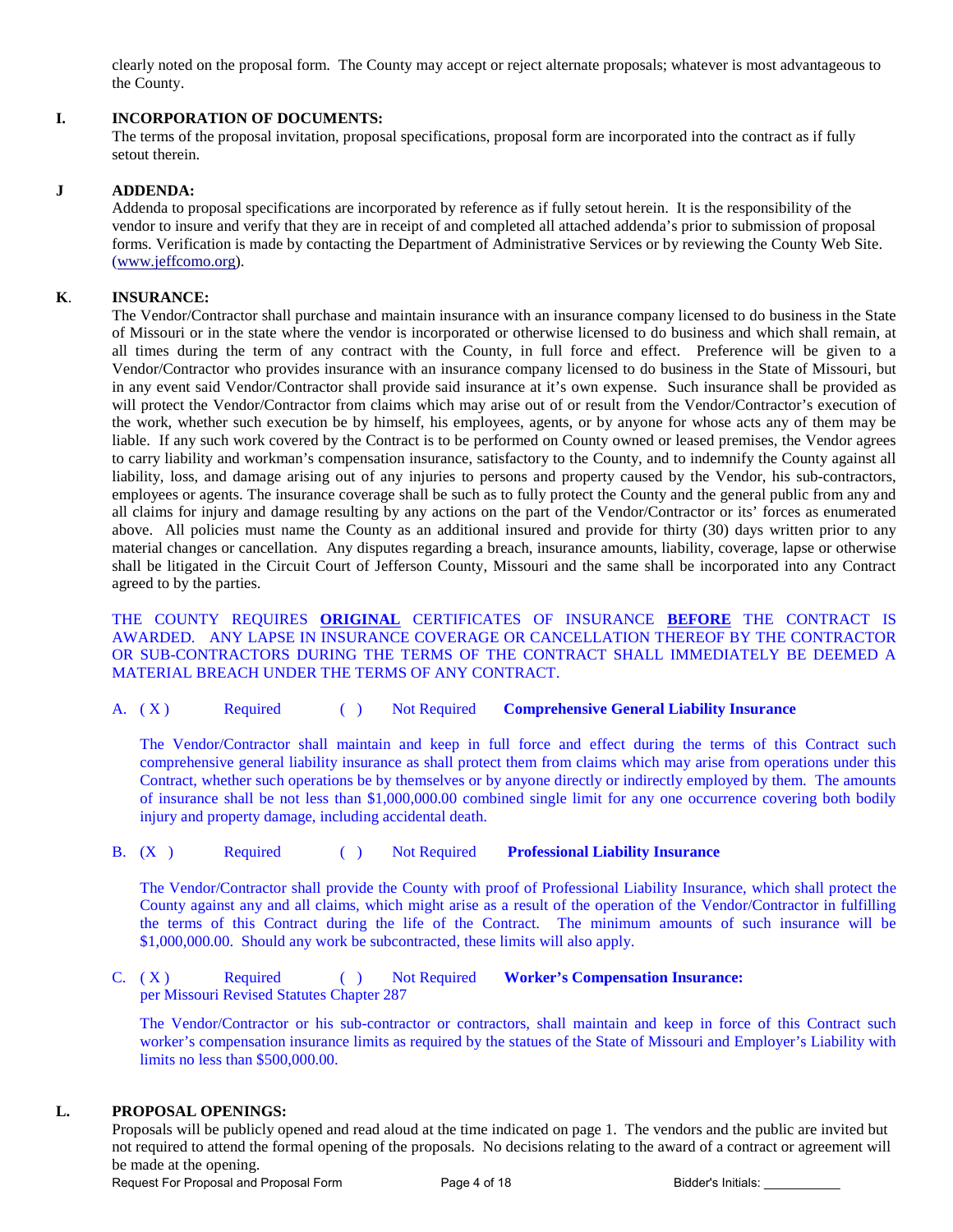### **M. PROPOSAL TABULATIONS:**

Proposal Tabulations will be available 5 to 7 business days following the proposal opening. Proposal submissions are open for public review at the time of the proposal opening. Proposal tabulations are posted on the County's web-site address, [www.jeffcomo.org,](http://www.jeffcomo.org/) under the services tab, Invitation for Bid/Request for Proposal link. **NO COPIES** of proposal tabulations are sent to vendors.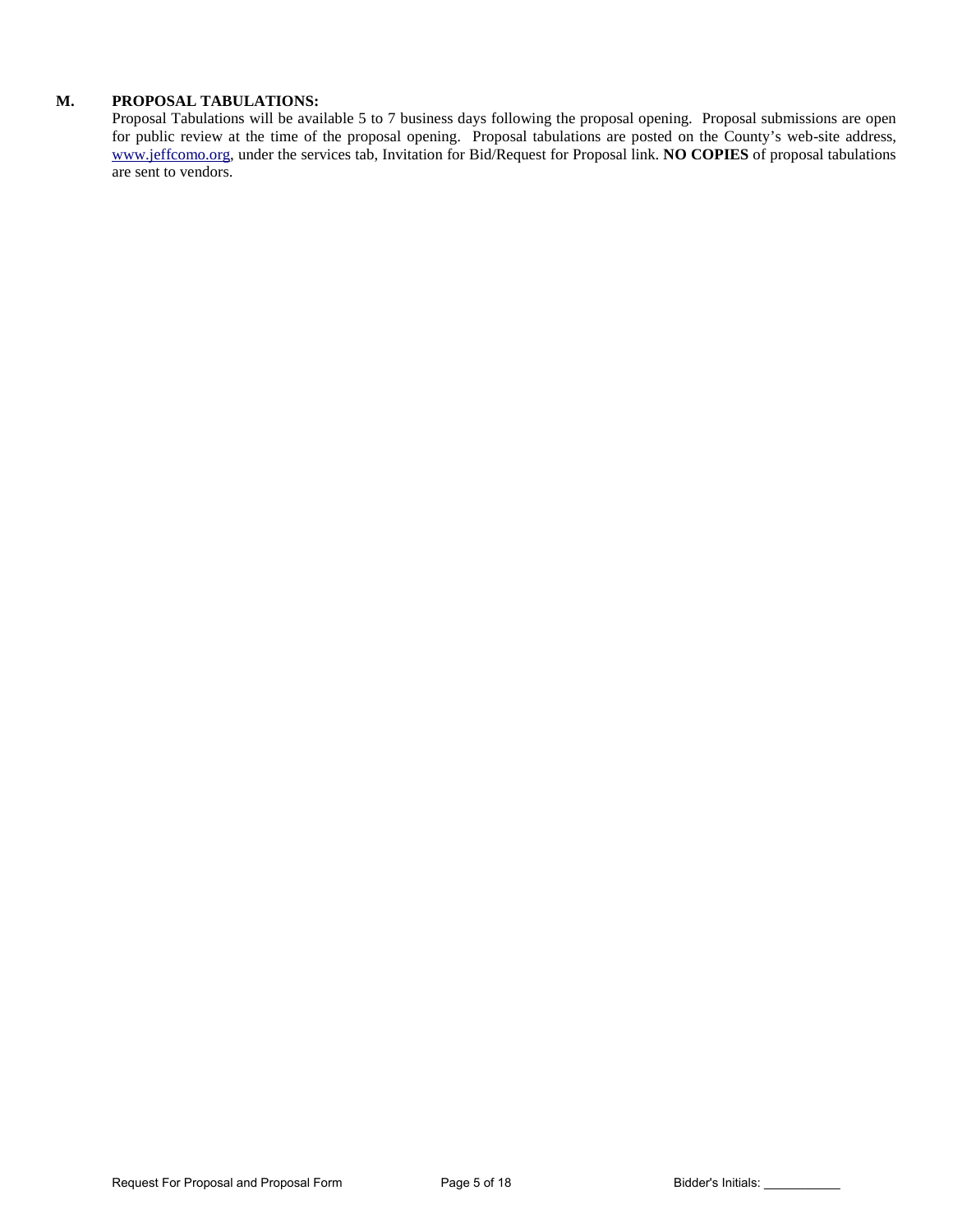## **PROPOSAL FORM AND CONTRACT**

#### **A. PROPOSAL REPRESENTATIONS:**

The vendor, by executing the proposal form certifies that:

- 1. The proposal complies with Request for Proposal, Form and Proposal Specifications.
- 2. The vendor is not debarred or suspended from participation in Federal Assistance programs.

#### **B. TAXES:**

No bid or proposal shall be awarded by Jefferson County unless the prospective bidder provides proof that the bidder does not owe delinquent real or personal property taxes to Jefferson County. The prospective bidder may be required to provide proof in the form of an original paid tax receipt issued by the Jefferson County Collector or a verified affidavit stating that the applicant does not own any real or personal property in Jefferson County.

**Section 135.040 of the Jefferson County Code of Ordinances (Ord. No. 10-0411) requires that no bid or proposal shall be awarded by Jefferson County unless the prospective bidder provides proof that the bidder does not owe delinquent real or personal property, or that the bidder does not own any real or personal property in Jefferson County. All delinquent real or personal property taxes shall be paid, in-full, prior to the award of any bid, or proof shall be provided that the bidder does not own any real or personal property in Jefferson County prior to the award of any bid. Jefferson County considers that the failure to pay any and all real or personal property taxes due Jefferson County, Missouri, the failure to report all real or personal property owned, held or used in Jefferson County, the failure to provide proof thereof, and/or the failure to keep said tax bills current shall be deemed a material breach of the contract and will subject the contract to immediate cancellation. All taxes, due and owing, must be paid in full at the time the bid is awarded by Jefferson County and remain paid during the entire term of the contract unless the prospective bidder provides proof that the bidder does not own real or personal property in Jefferson County. This requirement shall not apply to the award of bids for projects which are funded in whole or in part by Federal funds.**

### **C. CERTIFICATION OF INDEPENDENT PRICE DETERMINATION:**

- 1. The prices in the proposal shall be independently determined, without consultation, communication, or agreement for the purpose of restricting competition as to any matter relating to price with any Vendor or other person.
- 2. Unless otherwise required by law, the prices shall not have been knowingly disclosed by the Vendor prior to opening; or
- 3. No attempt has been made or will be made by the vendor to induce any other person or firm to submit or not to submit a proposal.

#### **D. PRICE:**

The price(s) specified in this proposal shall be firm and not subject to contingency or reservation. The vendor represents prices specified in the proposal do not exceed current selling price for the same or substantially similar good or service, and are the same as or lower than other prices charged to the vendor's most favored customer. In the event the stated prices are determined to be higher than the prices for which Supplier has sold the items, or services, to others, this contract price shall be reduced accordingly. **Proposal prices are ALL INCLUSIVE: (Shipping, Handling, Delivery, and Assembly to locations specified by the County). Prices shall be firm for ALL County departments and locations for term of the agreement**.

### **E. MISSOURI DOMESTIC PRODUCT PROCUREMENT ACT:**

Vendor represents that the goods provided comply with Sections 34.350 to 34.359, RSMo, known as the Domestic Product Procurement Act. The act encourages the purchase of products manufactured or produced in the United States, State of Missouri, and Jefferson County, Missouri. Vendor shall include proof of compliance with the Act with the proposal.

#### **F. NON-EXCLUSIVE AGREEMENT:**

The contractor shall understand and agree that the contract shall not be construed as an exclusive agreement and further agrees that the County may secure identical and/or similar services or products from other sources at anytime in conjunction with or in replacement of the contractor's services.

#### **G. DEFINITIONS:**

- 1. The term "County" means the Jefferson County, Missouri and its designated representatives.
- 2. The term "Vendor" means Supplier, Contractor, and Seller and includes designated representatives.
- 3. The term "RFP" means Request for Proposal.
- 4. The term "Agreement/Contract means Binding Agreement, Contract, Request for Purchase, Order.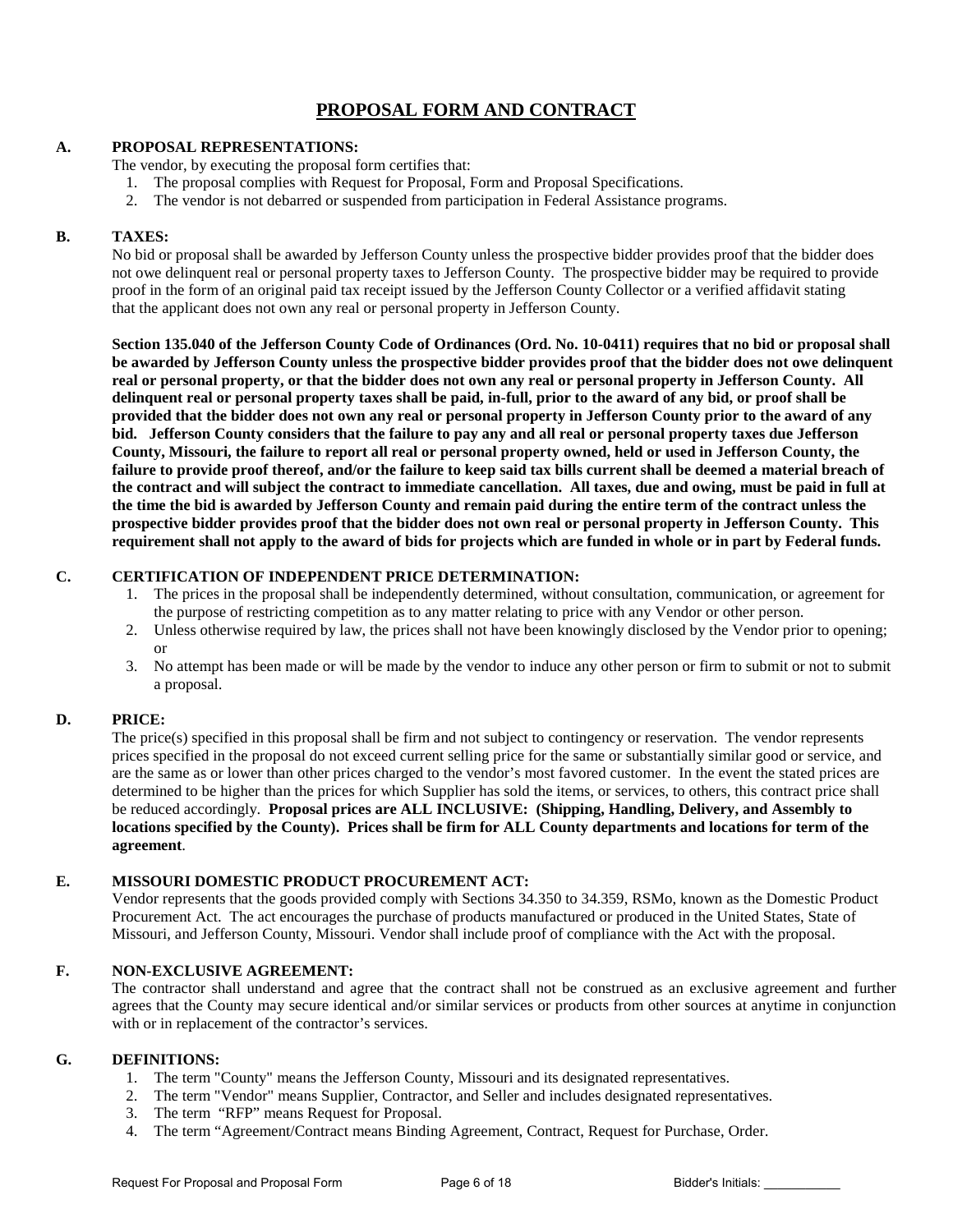### **H. INSPECTION, ACCEPTANCE AND APPROVALS:**

Goods shall at all times and places, including the period of manufacture, are subject to inspection and test by County. County will accept or give notice of rejection of goods delivered within a reasonable time after receipt. Acceptance shall not waive any warranty. All goods supplied are subject to final inspection and acceptance by County notwithstanding payment, prior inspections or approvals. County may require prompt replacement or correction of rejected goods at Supplier's expense, including a reduction in price for rejected goods. Supplier shall not resubmit rejected goods to County without prior written approval and instructions from County. In addition, Supplier shall identify resubmitted goods as previously rejected. Supplier shall provide and maintain a quality assurance and control system acceptable to County.

### **I. WARRANTY:**

Unless otherwise agreed to in writing by the parties, Supplier warrants that items ordered to specifications will conform thereto and to any drawings, samples or other descriptions furnished or adopted by County, or, if not ordered to specifications will be fit and sufficient for the purpose intended, and that all items will be new, merchantable, of good material and workmanship, and free from defect. Such warranties, together with Supplier's service warranties and guarantees, if any, shall survive inspection, test, acceptance of, and payment for the items and shall run to County and its assigns. Except for latent defects, the County shall give notice of any nonconformity to the Supplier within one (1) year after acceptance. County may return for credit or require prompt correction or replacement of the defective or non-conforming goods or have the defective good corrected or replaced at Supplier's expense. Return to Supplier of any defective or non-conforming goods and delivery to County of any corrected or replaced goods shall be at Supplier's expense. Defective or non-conforming items shall not be corrected or replaced without written authorization by County. Goods required to be corrected or replaced shall be subject to the provisions of this clause and the clause hereof entitled "Inspection, Acceptance and Approvals" in the same manner and to the same extent as goods originally delivered under this contract.

### **J. PAYMENT:**

County will pay Supplier for goods upon delivery to, submission of certified invoices and acceptance. The County will not be responsible for articles or services furnished without a purchase order. Price is tax-exempt.

### **K. CHANGE ORDER:**

County may make changes within the general scope of this contract. If any such changes cause an increase or decrease in the cost of or the time required for the performance of any part of the work, whether changed or not changed by any such order, an equitable adjustment shall be made in the price or delivery schedule or both, and any change order shall be in writing. Any claim by a Supplier for adjustment under this clause shall be asserted within fifteen (15) days from the date of receipt of this written order directing the change, provided, however, County, if it decides that the facts justify such action, may receive and act upon such claim asserted at any time prior to final payment.

#### **L. DELIVERIES:**

Deliveries shall be made in strict accordance with any delivery schedule contained in the proposal specification or contract and in the exact quantity ordered. Failure to adhere to delivery schedule is reason for termination in accordance with the "termination" clause. Deliveries are to be made at locations specified by the County at time of Order.

#### **M. RESPONSIBILITY FOR SUPPLIES:**

Pursuant to Section 290.560 RSMo, Supplier/Contractor shall employ only Missouri laborers and laborers from nonrestrictive states except that other laborers may be used when Missouri laborers or laborers from nonrestrictive states are not available, or are incapable of performing the particular type of work involved, if so certified by the contractor and approved by the County. Except as otherwise provided, Supplier shall be responsible and bear all risks for loss and damage to goods until delivery at County's facilities, regardless of F.O.B. point, point of inspection or acceptance; and if the goods are rejected.

#### **N. SUBCONTRACTS:**

Supplier shall not enter into any subcontract(s) in excess of \$25,000 or 20% of this contract price; whichever is less, for any goods without County's prior written approval.

#### **O. CHOICE OF LAW:**

This proposal and contract shall be governed and interpreted according to the laws of the State of Missouri. Venue for any court action shall be in Jefferson County, Missouri.

#### **P. TERMINATION:**

1. General: Performance of work may be terminated by the County in whole, or from time to time in part, whenever County shall determine that such termination is in the best interests of County. Termination shall be affected by delivery to Supplier of a Notice of Termination specifying the extent to which performance of work is terminated and the date upon which such termination becomes effective. If such notice does not state termination is pursuant to subparagraph 2, 3, or 4 of this paragraph, County shall have the right to so indicate within thirty (30) days. If no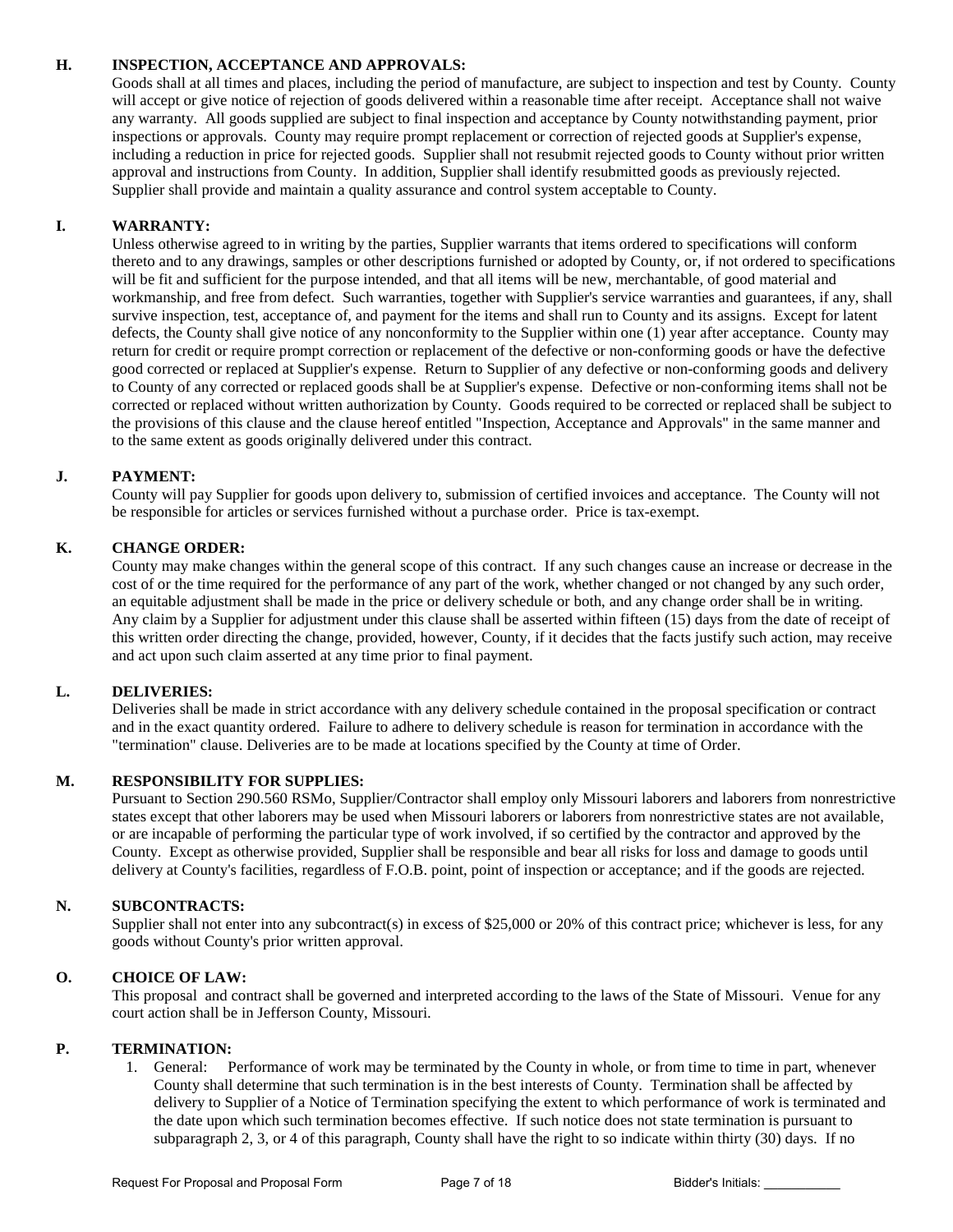notice is delivered within the thirty (30) day period, or such longer periods as is mutually agreed to by the parties, the original Notice of Termination shall be deemed to be issued pursuant to subparagraph 1 of this paragraph.

- 2. Bankruptcy or Insolvency: In the event bankruptcy proceedings are commenced by or against Supplier or under any provisions of the United States Bankruptcy Act or for the appointment of a receiver or trustee or a general assignment for the benefit of creditors of either party, County shall be entitled to terminate without further cost or liability.
- 3. **Section 135.040 of the Jefferson County Code of Ordinances (Ord. No. 10-0411) requires that no bid or proposal shall be awarded by Jefferson County unless the prospective bidder provides proof that the bidder does not owe delinquent real or personal property, or that the bidder does not own any real or personal property in Jefferson County. All delinquent real or personal property taxes shall be paid, in-full, prior to the award of any bid, or proof shall be provided that the bidder does not own any real or personal property in Jefferson County prior to the award of any bid. Jefferson County considers that the failure to pay any and all real or personal property taxes due Jefferson County, Missouri, the failure to report all real or personal property owned, held or used in Jefferson County, the failure to provide proof thereof, and/or the failure to keep said tax bills current shall be deemed a material breach of the contract and will subject the contract to immediate cancellation. All taxes, due and owing, must be paid in full at the time the bid is awarded by Jefferson County and remain paid during the entire term of the contract unless the prospective bidder provides proof that the bidder does not own real or personal property in Jefferson County. This requirement shall not apply to the award of bids for projects which are funded in whole or in part by Federal funds.**
	- 4. Default: County may terminate the whole Contract or any part in either of the following circumstances:
		- a. If supplier fails to deliver the items required by the contract within the time specified; or
		- b. If supplier fails to perform any of the other provisions of the contract, or so fails to make progress as to endanger performance of the contract in accordance with its terms, and in either of these two circumstances does not cure such failure within a period of ten (10) days after notice from County specifying such failure. In the event of termination under subparagraph 1, County shall have the right to procure, on such terms and in such manner as it may deem appropriate, items similar to those terminated, and to recover from Supplier the excess cost for such similar items provided, however, Supplier shall not be liable for such excess costs where the failure upon which the termination is based has arisen out of causes beyond the control of Supplier and without the fault or negligence of Supplier. Such causes shall be deemed to include fires, floods, earthquakes, strikes, and acts of the public enemy. The rights of County provided in subparagraph 1 shall be in addition to any other rights provided by law or the contract.
		- c. In the event of the Supplier's non-compliance with the provisions as set forth. This Contract may be cancelled, terminated or suspended in whole or in part and the supplier may be declared ineligible for further County contracts. The rights and remedies of the County provided in this paragraph shall not be exclusive but are in addition to any remedies provided in this Contract or as provided for by law.

#### **Q. NOTICE AND SERVICE THEREOF:**

Any notice from the County shall be in writing and considered delivered and the service thereof completed when said notice is posted, by certified or regular mail, to the Supplier, at the address stated on the proposal form.

#### **R. CONTRACT TERM:**

Performance shall be governed solely by the terms and conditions as set forth in the Request for Proposal, Proposal Specifications, Proposal Form and the Contract notwithstanding any language contained on any invoice, shipping order, bill of lading or other document furnished the Seller at any time and the acceptance by the County for any goods furnished.

#### **S. COMPLIANCE WITH APPLICABLE LAWS:**

Supplier warrants it has complied with all applicable laws, rules and ordinances of the United States, Missouri or any other Governmental authority or agency in the manufacture or sale of the goods, including but not limited to all provisions of the Fair Labor Standards Act of 1938, as amended.

#### **T. ACTS OF GOD:**

No party shall be liable for delays, nor defaults due to Acts of God or the public enemy, riots, strikes, fires, explosions, accidents, governmental actions of any kind or any other causes of a similar character beyond its control and without its fault or negligence.

#### **U. SELLER'S INVOICES:**

Invoices shall contain the following information. Contract number (if any), Purchase Order Number, Item number, contract description of goods or services, sizes, quantities, unit prices and extended totals. Invoices for and inquiries regarding payment should be addressed to the County Accounts Payable Clerk.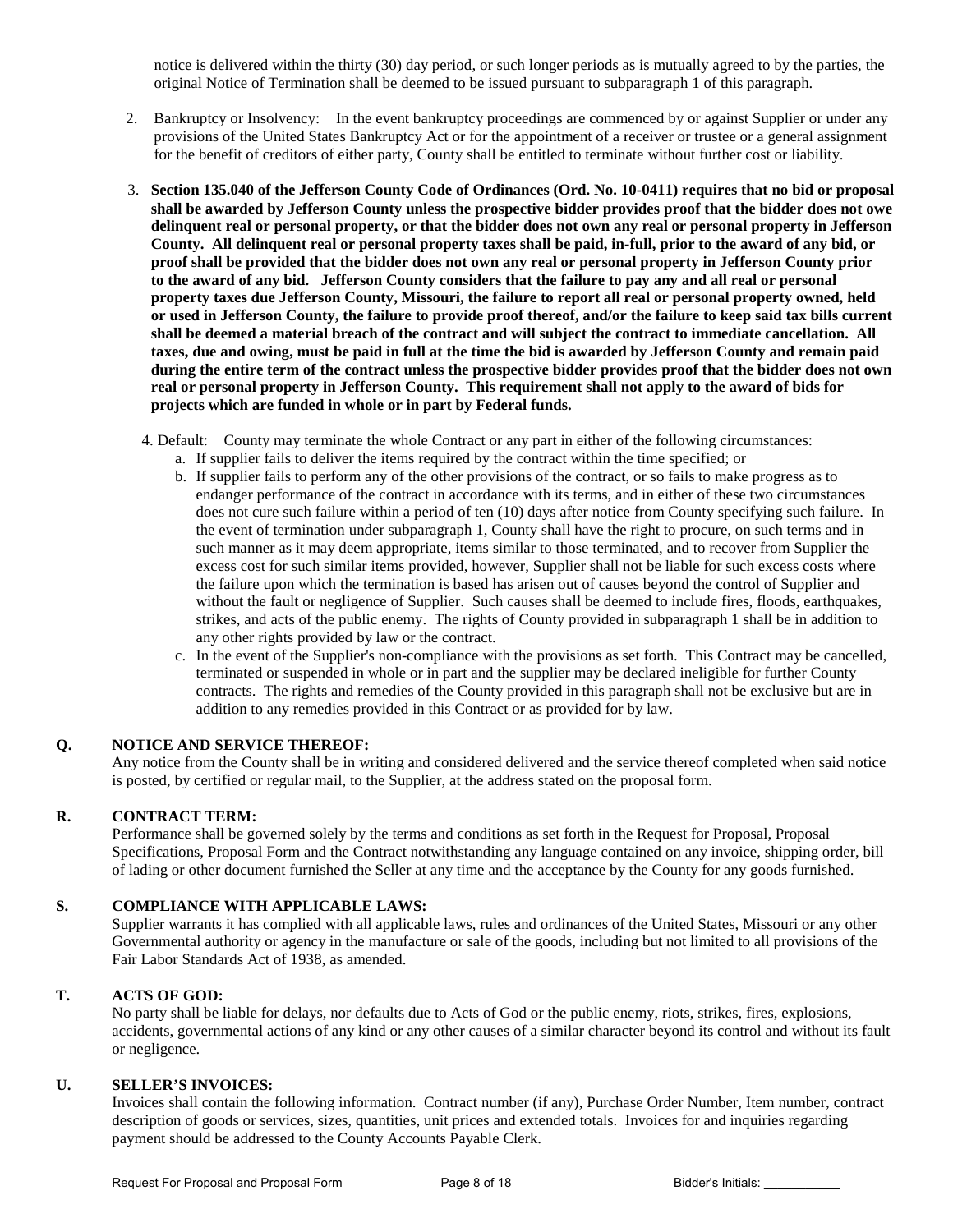#### **V. APPROVAL:**

It is agreed the acceptance of a proposal shall not be valid and binding upon the County until approved by the County Purchasing Agent, County Council and County Counselor.

### **W. INDIVIDUAL, PARTNERSHIPS, CORPORATIONS:**

Indicate: [ ] Individual: [ ] Partnership: [ ] Corporation.

Incorporated in the State of

### **X. LITIGATION:**

This agreement shall be interpreted under the laws of the State of Missouri. Any disagreements, questions, controversies, litigation or other causes of action whatsoever arising from or under the terms of this agreement shall be resolved in the trial courts of 23rd Judicial Circuit Court of the State of Missouri-Hillsboro, Missouri.

**Y. LANGUAGE:** Bids and all related documents will only be accepted in the English Language.

THE INVITATION FOR BID / REQUEST FOR PROPOSAL NOTICES ARE POSTED ON THE JEFFERSON COUNTY, MISSOURI WEBSITE AT [WWW.JEFFCOMO.ORG](http://www.jeffcomo.org/) LOCATED UNDER THE SERVICES TAB, INVITATION FOR BID / REQUEST FOR PROPOSAL LINK.

# **SPECIFICATION CONTACT**

# **RANDY MULLER – INFORMATION SERVICES – 636-797-5592**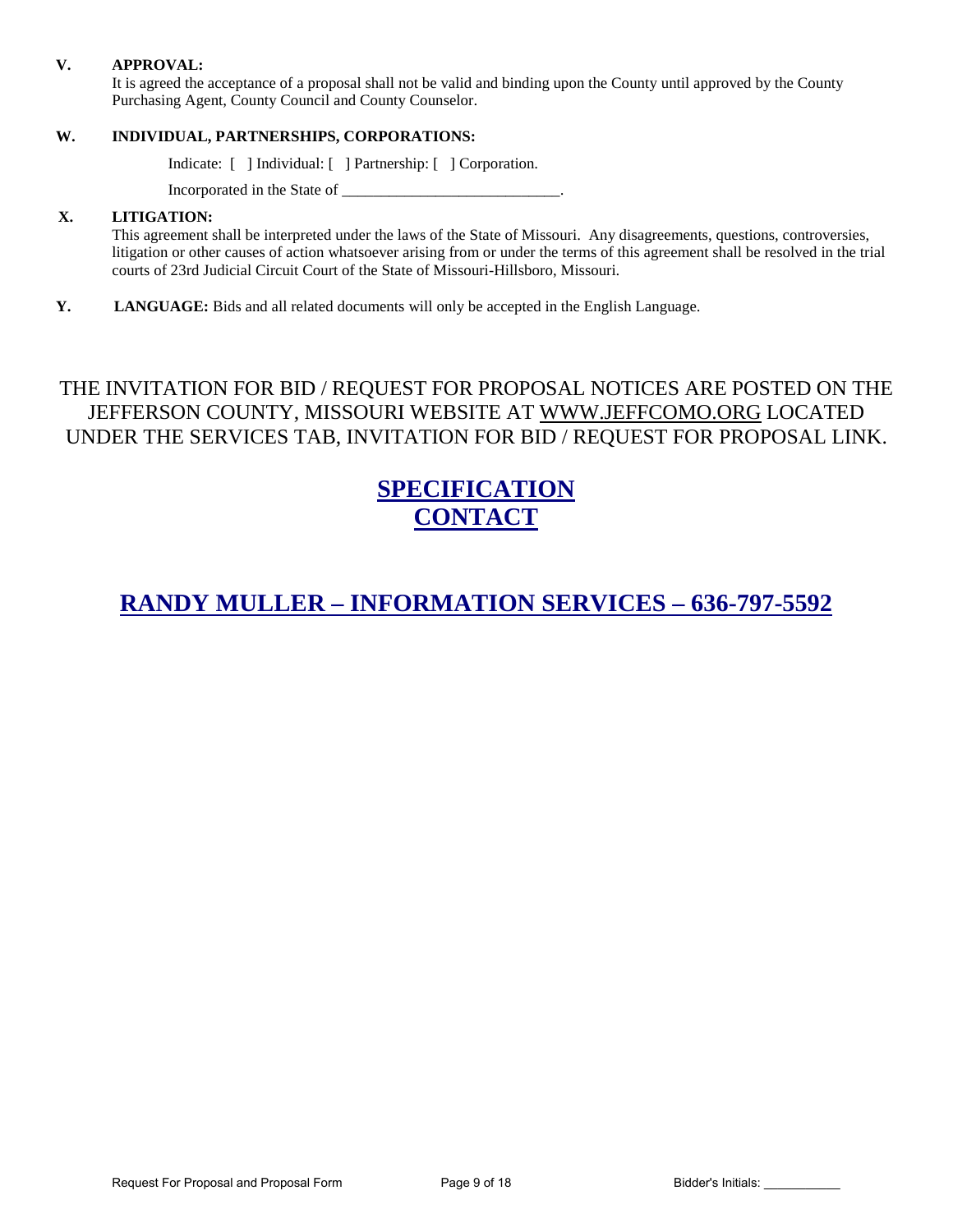# **AFFIDAVIT OF WORK AUTHORIZATION**

The grantee, sub grantee, contractor or subcontractor who meets the section 285.525, RSMo definition of a business entity must complete and return the following Affidavit of Work Authorization.

| Comes now                                                  | (Name of Business Entity Authorized Representative) as                                                           |  |  |  |  |  |
|------------------------------------------------------------|------------------------------------------------------------------------------------------------------------------|--|--|--|--|--|
|                                                            | (Position/Title) first being duly sworn on my oath, affirm                                                       |  |  |  |  |  |
|                                                            | (Business Entity Name) is enrolled and will continue to participate in the                                       |  |  |  |  |  |
|                                                            | E-Verify federal work authorization program with respect to employees hired after enrollment in the program      |  |  |  |  |  |
|                                                            | who are proposed to work in connection with the services related to                                              |  |  |  |  |  |
|                                                            | (Bid/Grant/Subgrant/Contract/Subcontract) for the duration of the grant, subgrant, contractor, or subcontractor, |  |  |  |  |  |
|                                                            | if awarded in accordance with subsection 2 of section 285.530, RSMo. I also affirm that                          |  |  |  |  |  |
|                                                            | (Business Entity Name) does not and will not knowingly employ a person                                           |  |  |  |  |  |
|                                                            | who is an unauthorized alien in connection with the contracted services related to                               |  |  |  |  |  |
|                                                            | (Bid/Grant/Subgrant/Contract/Subcontract) for the duration of                                                    |  |  |  |  |  |
| the grant, subgrant, contract, or subcontract, if awarded. |                                                                                                                  |  |  |  |  |  |

*In Affirmation thereof, the facts stated above are true and correct. (The undersigned understands that false statements made in this filing are subject to the penalties provided under section 575.040, RSMo.)* 

| Authorized Representative's Signature                                                                                      | <b>Printed Name</b> |                                                              |  |
|----------------------------------------------------------------------------------------------------------------------------|---------------------|--------------------------------------------------------------|--|
| Title                                                                                                                      | Date                |                                                              |  |
| Subscribed and sworn to before me this $\frac{\overline{\text{OAY}}}{}$ of $\frac{\overline{\text{MONTH, YEAR}}}{}$ . I am |                     |                                                              |  |
| commissioned as a notary public within the County of _________________________, State of                                   |                     | (NAME OF COUNTY)                                             |  |
|                                                                                                                            |                     | $\frac{1}{2}$ , and my commission expires on $\frac{1}{2}$ . |  |
| (NAME OF STATE)                                                                                                            |                     | (DATE)                                                       |  |
| <b>Signature of Notary</b>                                                                                                 | Date                |                                                              |  |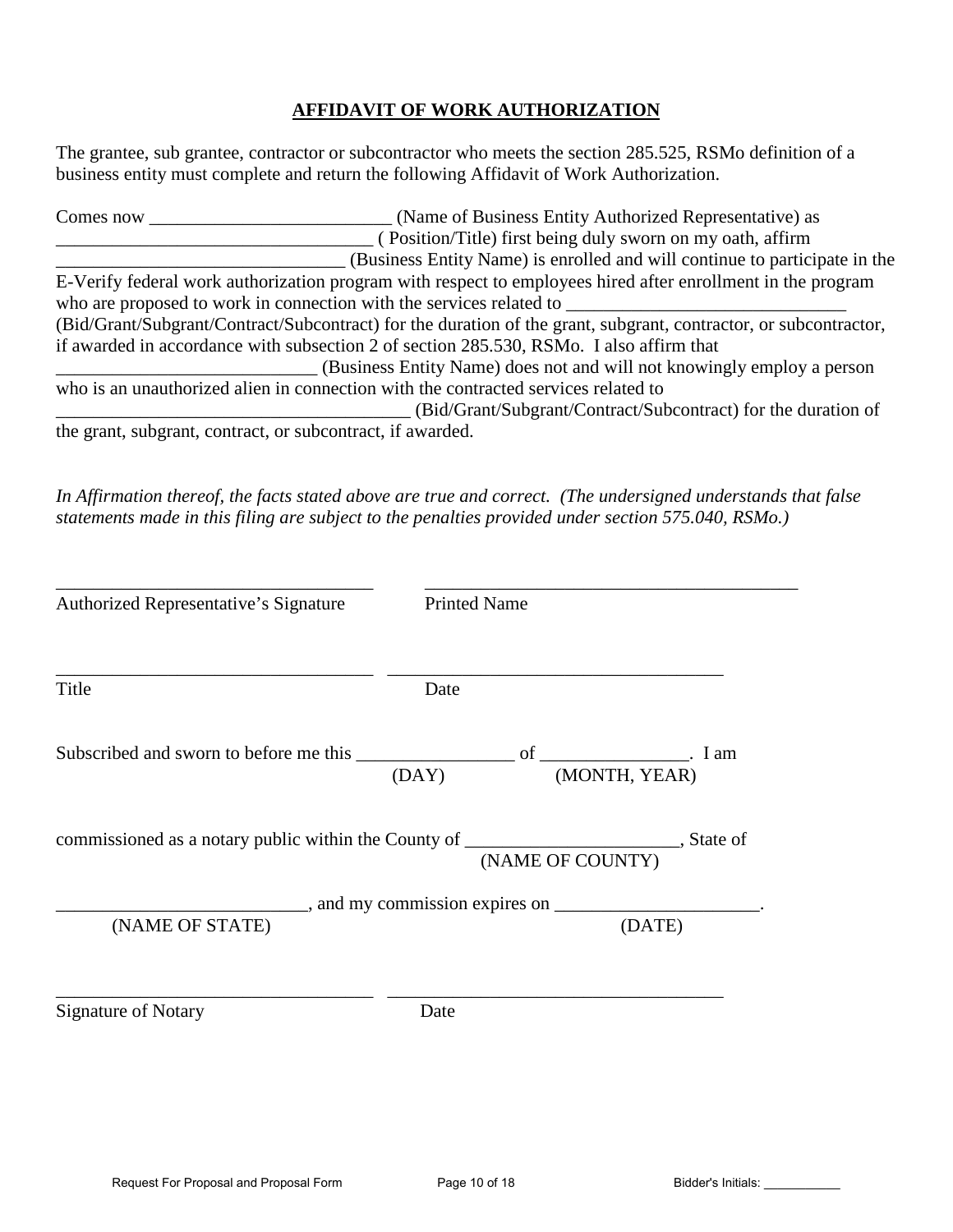# **AFFIDAVIT OF WORK AUTHORIZATION**

(Continued)

## **CURRENT BUSINESS ENTITY STATUS**

I certify that **I** certify that **I** certify that **I** certify that **I** certify that **I** certify that **I** certify that **I** certify that **I** certify that **I** certify that **I** certify that **I** certify that **I** certify that **I** entity as defined in section 285.525, RSMo pertaining to section 285.530, RSMo as stated above.

 $\overline{\phantom{a}}$  ,  $\overline{\phantom{a}}$  ,  $\overline{\phantom{a}}$  ,  $\overline{\phantom{a}}$  ,  $\overline{\phantom{a}}$  ,  $\overline{\phantom{a}}$  ,  $\overline{\phantom{a}}$  ,  $\overline{\phantom{a}}$  ,  $\overline{\phantom{a}}$  ,  $\overline{\phantom{a}}$  ,  $\overline{\phantom{a}}$  ,  $\overline{\phantom{a}}$  ,  $\overline{\phantom{a}}$  ,  $\overline{\phantom{a}}$  ,  $\overline{\phantom{a}}$  ,  $\overline{\phantom{a}}$ 

 $\overline{\phantom{a}}$  ,  $\overline{\phantom{a}}$  ,  $\overline{\phantom{a}}$  ,  $\overline{\phantom{a}}$  ,  $\overline{\phantom{a}}$  ,  $\overline{\phantom{a}}$  ,  $\overline{\phantom{a}}$  ,  $\overline{\phantom{a}}$  ,  $\overline{\phantom{a}}$  ,  $\overline{\phantom{a}}$  ,  $\overline{\phantom{a}}$  ,  $\overline{\phantom{a}}$  ,  $\overline{\phantom{a}}$  ,  $\overline{\phantom{a}}$  ,  $\overline{\phantom{a}}$  ,  $\overline{\phantom{a}}$ 

Representative's Name Representative's Signature (Please Print)

Authorized Business Entity Authorized Business Entity

Business Entity Name Date

As a business entity, the grantee, sub grantee, contractor, or subcontractor must perform/provide the following. The grantee, sub grantee, contractor, or subcontractor shall check each to verify completion/submission:

□ Enroll and participate in the E-Verify federal work authorization program (Website: [http://www.dhs.gov/e-verify;](http://www.dhs.gov/e-verify) Phone: 888-464-4218: Email: [e-verify@dhs.gov\)](mailto:e-verify@dhs.gov) with respect to the employees hired after enrollment in the program who are proposed to work in connection with the services required herein;

AND

□ Provide documentation affirming said company's/individual's enrollment and participation in the E-Verify federal work authorization program. Documentation shall include a page from the E-Verify Memorandum of Understanding (MOU) listing the grantee's, subgrantee's, contractor's, or subcontractor's name and the MOU signature page completed and signed, at minimum, by the grantee, subgrantee, contractor, or subcontractor and the Department of Homeland Security – Verification Division; (if the signature page of the MOU lists the grantee's, subgrantee's, contractor's, or subcontrator's name, then no additional pages of the MOU must be submitted).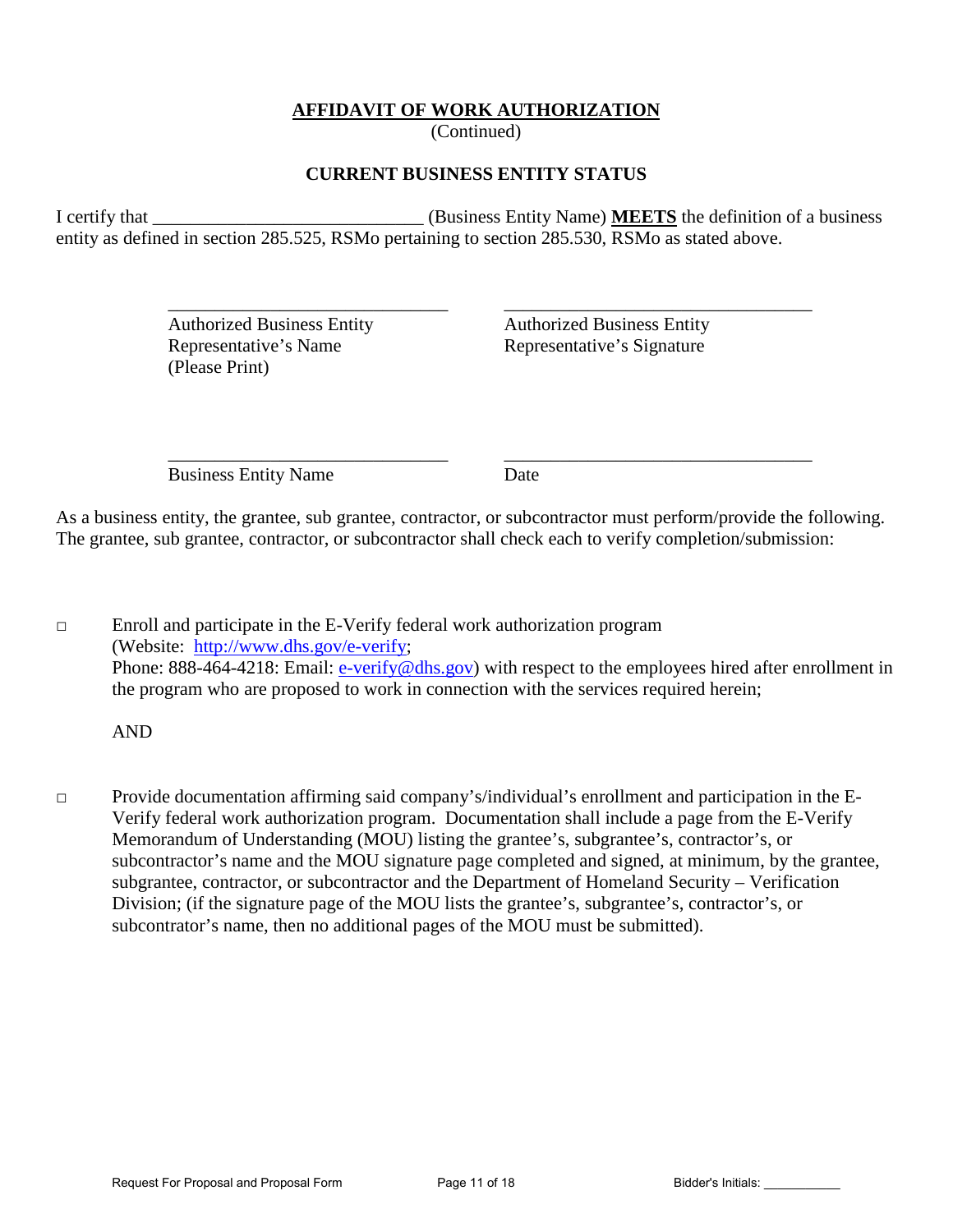### **FORMAT OF PROPOSAL RESPONSE:**

The format of the proposal is assembled as follows:

**Section I Scope of Project Section II Current Environment Section III Business Requirements Section IV Pricing Section V References** 

Bidders are requested to complete each item/paragraph in this section by inserting: (Yes or No) or Not Applicable (N/A), and may offer additional description where appropriate.

### **SECTION I SCOPE OF PROJECT**

Jefferson County is seeking a **three year contract with fixed pricing** for the three years to provide Hardware and Software Maintenance on their MITEL Telephone Equipment and Software as described in the Current Environment, Section II.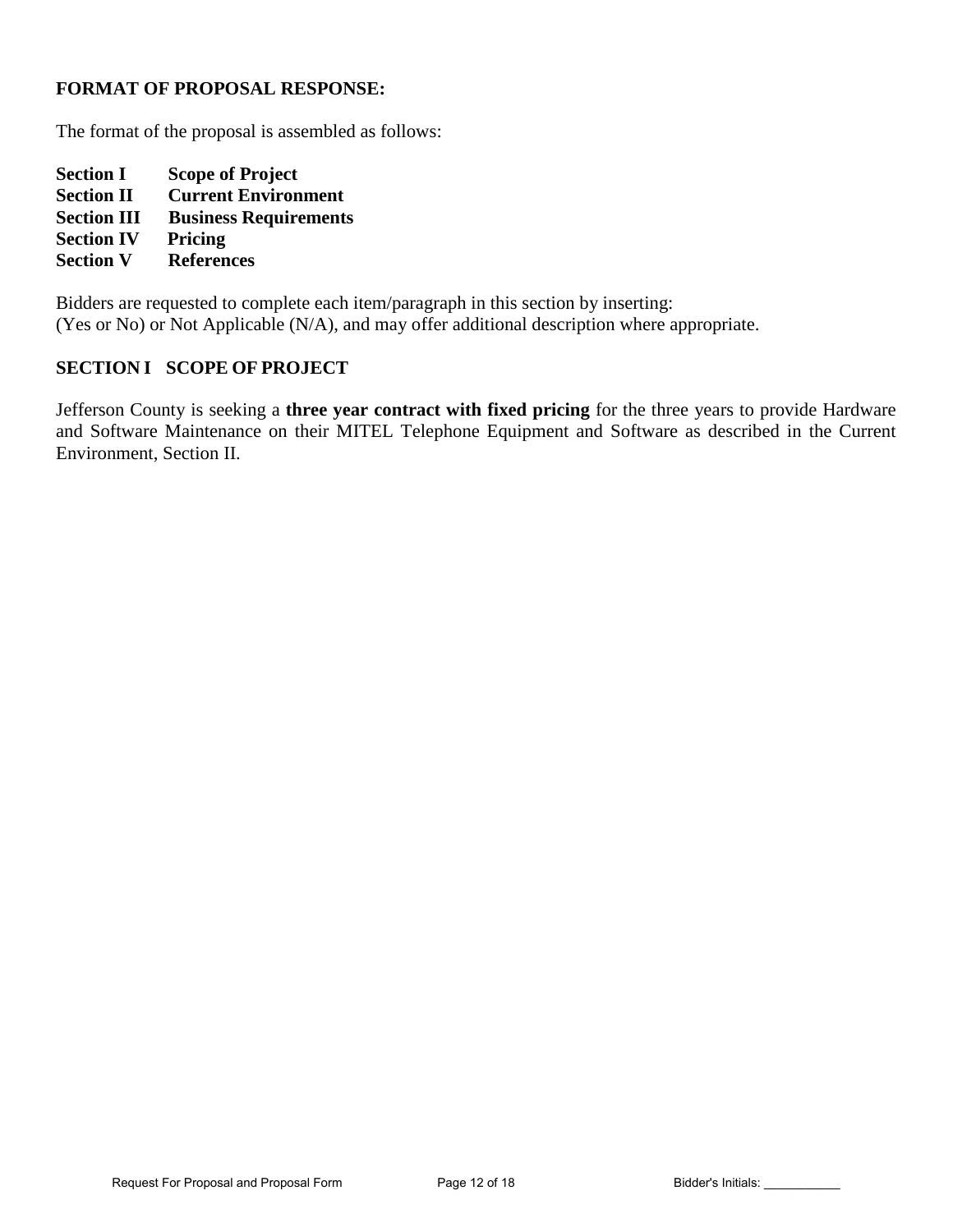# **SECTION II CURRENT ENVIRONMENT**

Currently, Jefferson County has all MITEL Telephone equipment described as follows:

| <b>MITEL Equipment</b> | <b>Location Name</b>                                                                      | <b>Location Address</b> | City              | State, Zip |
|------------------------|-------------------------------------------------------------------------------------------|-------------------------|-------------------|------------|
| <b>MITEL 6510</b>      | Courthouse<br>also physical location of<br>equipment                                      | 300 Main Street         | Hillsboro         | MO. 63050  |
|                        | All of the following locations<br>access voice mail MITEL 6510                            |                         |                   |            |
| MITEL 3300 ICP         | Courthouse<br>also physical location of<br>equipment                                      | 300 Main Street         | Hillsboro         | MO. 63050  |
|                        | Animal Control                                                                            | 7105 Shelter Road       | <b>Barnhart</b>   | MO. 63012  |
|                        | East Zone Office                                                                          | 955 Windsor Road        | Imperial          | MO. 63052  |
|                        | ${\rm EDC}$                                                                               | 5217 Hwy B              | Hillsboro         | MO. 63050  |
|                        | <b>Fleet Services</b>                                                                     | 355 Elm St.             | Hillsboro         | MO. 63050  |
|                        | <b>Justice Center</b><br>(Includes Sheriff Administration<br>and Juvenile Administration) | 400 First Street        | Hillsboro         | MO. 63050  |
|                        | <b>Juvenile Detention Center</b>                                                          | 9501 Goldfinch Lane     | Hillsboro         | MO. 63050  |
|                        | North Zone Office                                                                         | 34 Dillon Plaza         | <b>High Ridge</b> | MO. 63049  |
|                        | South Zone Office                                                                         | 1000 Viking Road        | Hillsboro         | MO. 63050  |
|                        | <b>Special Operations</b>                                                                 | 124 Mississippi         | <b>Barnhart</b>   | MO. 63052  |
|                        | 3 <sup>rd</sup> Street Annex                                                              | 301 North 3rd St        | Hillsboro         | MO. 63050  |
|                        | <b>Administration Building</b><br>Also is supported by MITEL SX<br>2000                   | 729 Maple St            | Hillsboro         | MO. 63050  |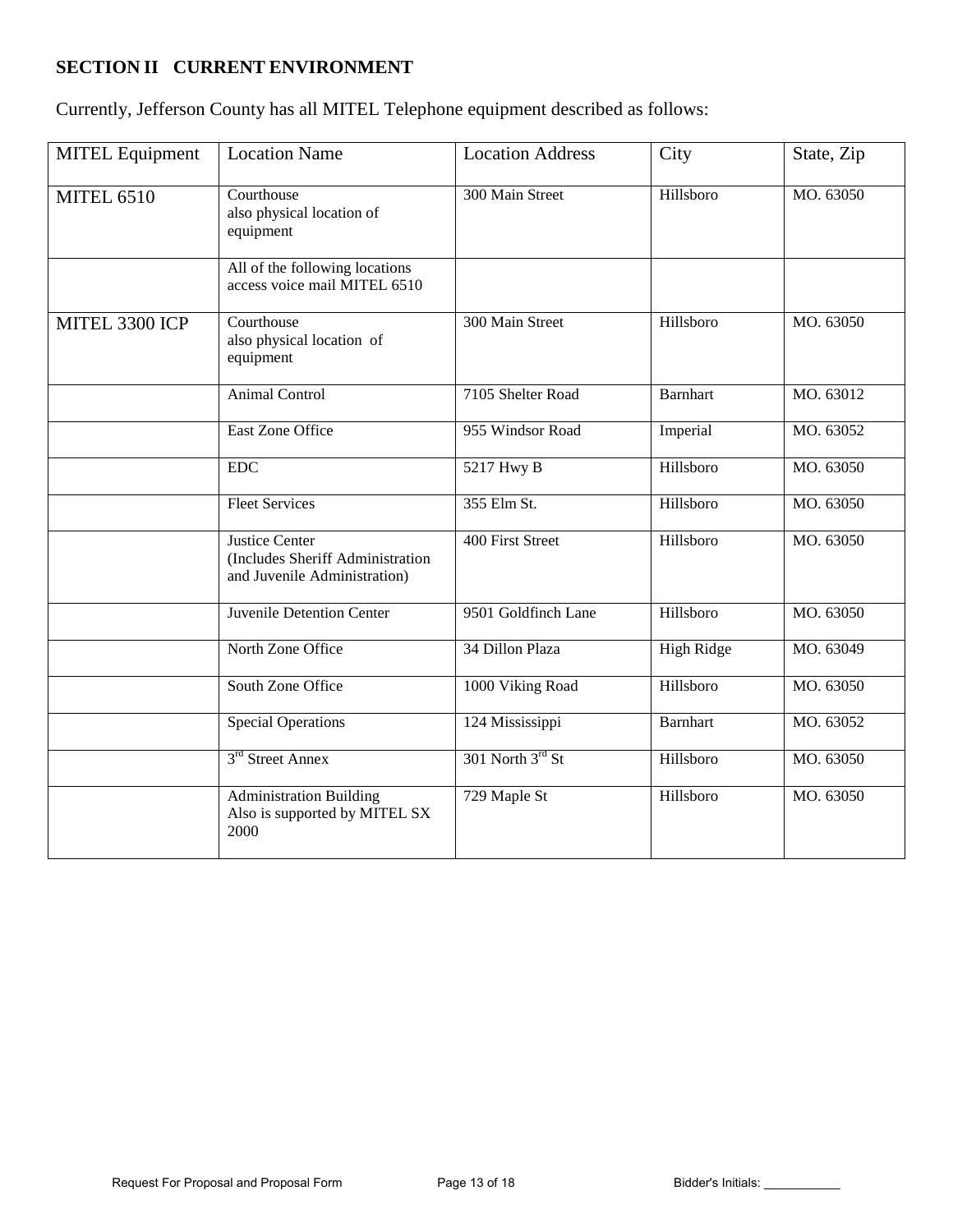| MITEL SX 2000                                     | Courthouse<br>Also Physical location of<br>equipment<br>Also is supported by MITEL 3300                                                                                                                                                                                                                                                           | 300 Main St.  | Hillsboro | MO. 63050 |
|---------------------------------------------------|---------------------------------------------------------------------------------------------------------------------------------------------------------------------------------------------------------------------------------------------------------------------------------------------------------------------------------------------------|---------------|-----------|-----------|
|                                                   | <b>Administration Building</b><br>Also is supported but MITEL 3300<br><b>ICP</b><br>Peripheral 2000 node is located in<br>this building                                                                                                                                                                                                           | 729 Maple St  | Hillsboro | MO. 63050 |
|                                                   | Annex                                                                                                                                                                                                                                                                                                                                             | 724 Maple St. | Hillsboro | MO. 63050 |
|                                                   | Old Juvenile Detention Center                                                                                                                                                                                                                                                                                                                     | 739 Maple St. | Hillsboro | MO. 63050 |
|                                                   | Sheriff's Department - Jail<br>Facilities<br>Peripheral 2000 node is located in<br>this building                                                                                                                                                                                                                                                  | 510 First St  | Hillsboro | MO. 63050 |
| <b>MITEL Software</b><br>Maintenance              | Will include<br><b>Unified Messaging</b><br>Enterprise Manager or equivalent<br>replacement from MITEL                                                                                                                                                                                                                                            |               |           |           |
| <b>ESNA Voice Mail</b><br>Software<br>Maintenance | Includes:<br>a. Daily telephone support<br>during normal business<br>hours.<br>b. all future software<br>releases<br>c Any updates of applicable<br>user manuals and new user<br>manuals and guides<br>generally released by ESNA<br>to other Licensees at no<br>charge.<br>d. ESNA technical bulletins<br>and alert bulletins as<br>appropriate. |               |           |           |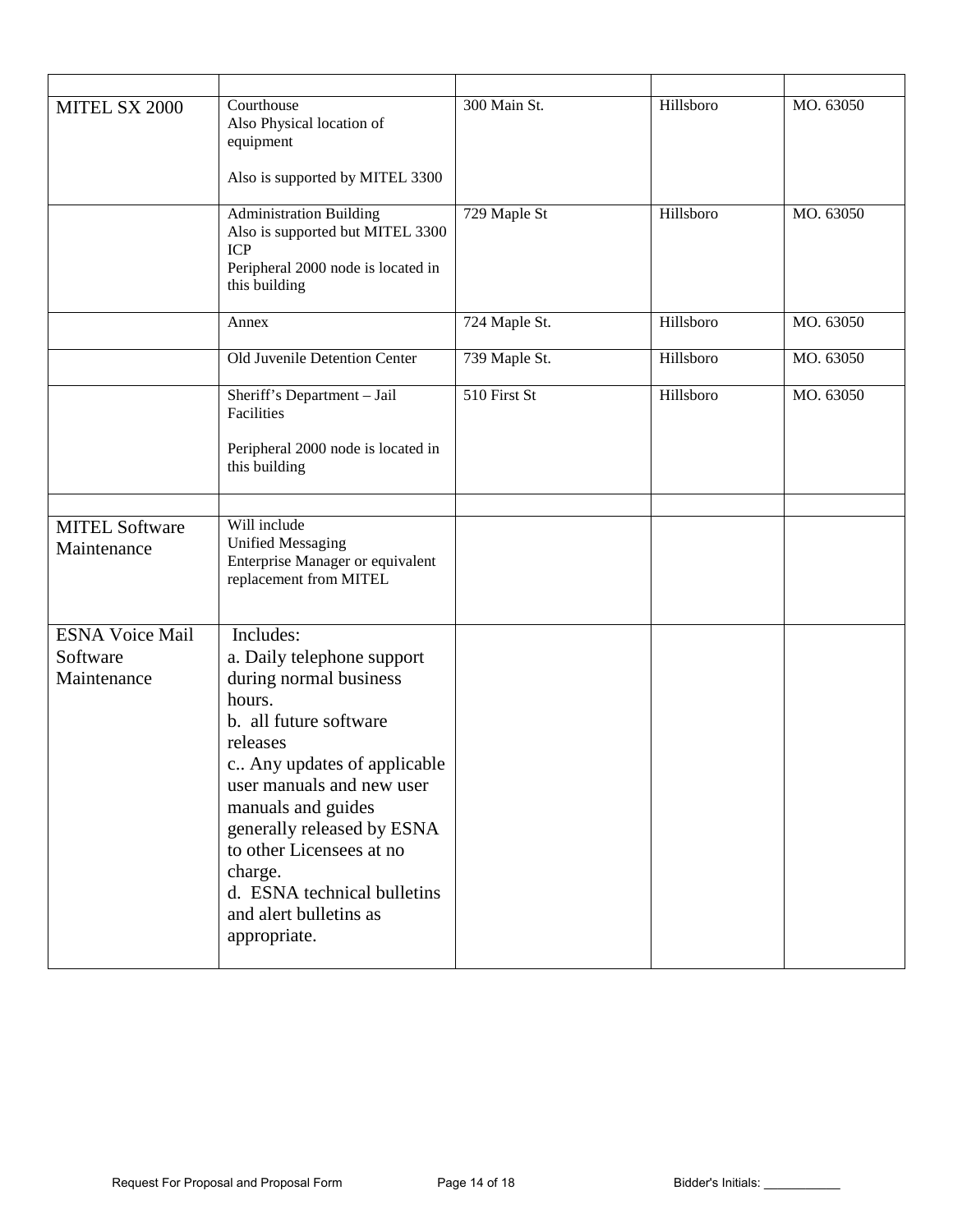| <b>MITEL Telephones</b> | All of the following telephones are<br>to be included as part of the                               | 4001                  | 32             |  |
|-------------------------|----------------------------------------------------------------------------------------------------|-----------------------|----------------|--|
|                         | equipment maintenance.                                                                             | 4015                  | 252            |  |
|                         | If a telephone breaks, the<br>telephone will be replaced at no                                     | 4025                  | 120            |  |
|                         | expense including no shipping or<br>restocking fees.                                               | 5220                  | 55             |  |
|                         |                                                                                                    | 5212                  | 109            |  |
|                         | The vendor will supply us with<br>return labels for the broken<br>telephone. Shipping will be paid | 5224                  | 19             |  |
|                         | by the vendor.                                                                                     | 5240                  | $\mathbf{1}$   |  |
|                         |                                                                                                    | Navigator             | 8              |  |
|                         |                                                                                                    | 5303                  | 4              |  |
|                         |                                                                                                    | Clear one<br>wireless | $\overline{c}$ |  |
|                         |                                                                                                    | Total                 | 602            |  |

# **SECTION III BUSINESS REQUIREMENTS**

# **Maintenance Features and Functionality**

|    |                                                                                                                                                                                                                                                                                              | Y/N | <b>Comments</b> |
|----|----------------------------------------------------------------------------------------------------------------------------------------------------------------------------------------------------------------------------------------------------------------------------------------------|-----|-----------------|
| 1. | Must be able to furnish all labor during normal business<br>hours (8:00 A.M. CST to 4:30 CST Monday thru Friday) to<br>perform service repair maintenance on the system.                                                                                                                     |     |                 |
| 2. | Any maintenance needs to be done that requires the system<br>to be taken off line must be done after hours.<br>After 6:00 PM CST and before 7:00 AM CST.                                                                                                                                     |     |                 |
| 3. | Maintenance will include replacement parts deemed<br>necessary. All parts will be furnished on an exchange basis<br>and will be new standard parts of equal quality.<br>Exchanged parts removed for the system become the<br>property of the vendor.                                         |     |                 |
| 4. | All emergency calls must be responded to within 2 hours<br>and a certified MITEL technician must be on site within 3<br>hours if the problem cannot be fixed remotely.<br>If this objective cannot be meant, the vendor will pay \$500<br>per hour for every hour that there is no response. |     |                 |
| 5. | In the case of a PABX complete failure, the vendor must<br>have either the 3300 or the 2000 available to on site within<br>4 hours.                                                                                                                                                          |     |                 |
| 6. | Jefferson County will have direct access to an after hours<br>service dispatch and may request dispatch of the technician.                                                                                                                                                                   |     |                 |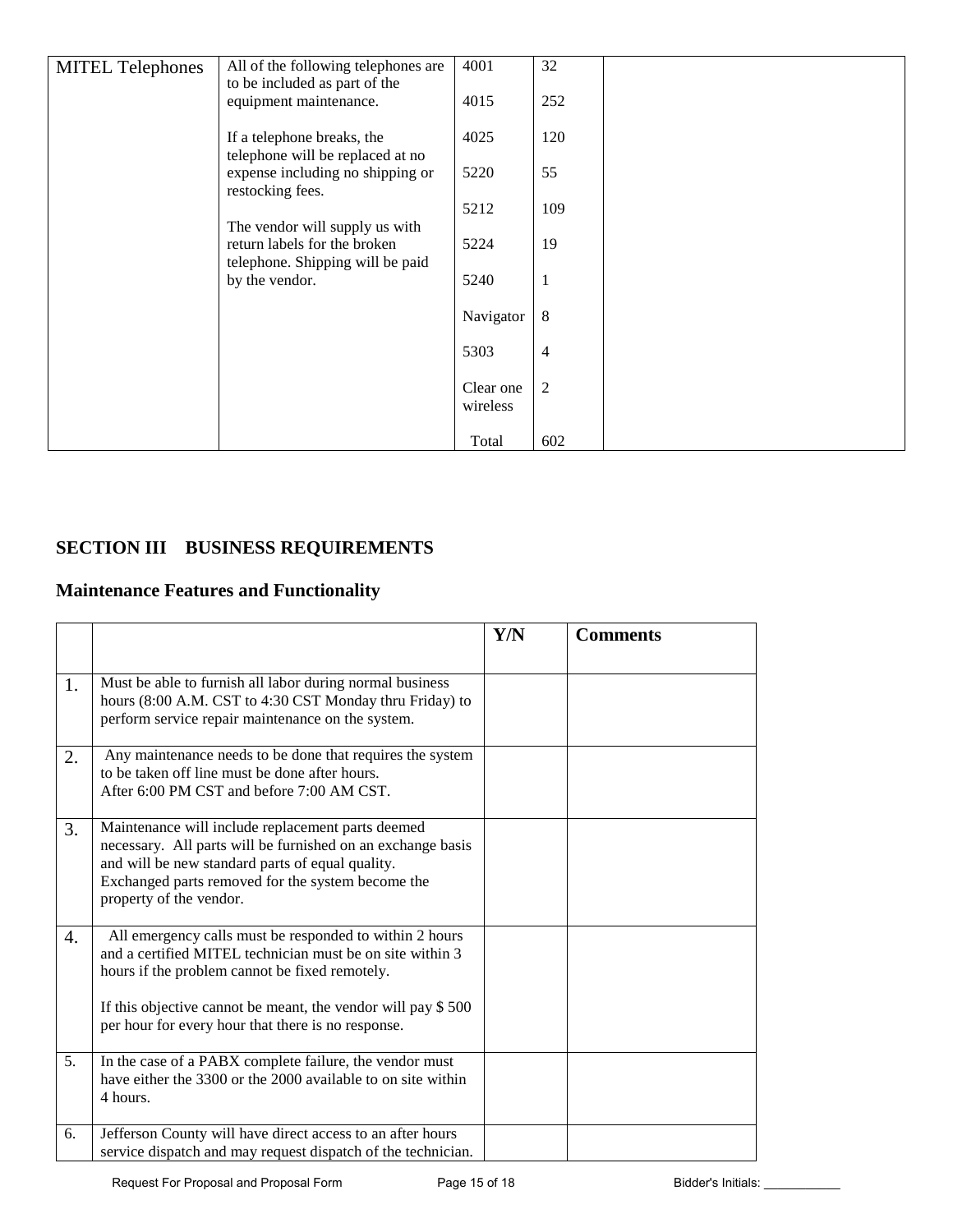| 7.  | Provide a dedicated technical help desk at no additional<br>charge for supporting Jefferson County inquiries regarding<br>system performance and/or remote trouble resolution.<br>Advice and assistance through telephone and e-mail support<br>is available for service related items during the normal<br>business hours (8:00 A.M. to 5:00 P.M. CST.)<br>Monday through Friday excluding statutory holidays. |  |
|-----|-----------------------------------------------------------------------------------------------------------------------------------------------------------------------------------------------------------------------------------------------------------------------------------------------------------------------------------------------------------------------------------------------------------------|--|
| 8.  | Provide Customer Service Performance Reports as<br>requested by authorized costumer contact.<br>These reports will identify number of service work orders<br>generated and various service performance levels such as<br>average number of trips to complete work orders, service<br>response times, number of service calls, number of service<br>calls per piece of equipment, etc.                           |  |
| 9.  | All support must be provided by a Certified MITEL<br>Technician.                                                                                                                                                                                                                                                                                                                                                |  |
| 10. | Must have a supply of MITEL's recommended spare parts<br>in their inventory that is located within the St. Louis Area<br>for easy access for the technician.                                                                                                                                                                                                                                                    |  |
| 11. | Must have an agreement with the MITEL for parts supply,<br>maintenance, and field support, including software.                                                                                                                                                                                                                                                                                                  |  |

# **SECTION IV PRICING**

|  | <b>Comments</b> |
|--|-----------------|
|  |                 |
|  |                 |
|  |                 |
|  |                 |
|  |                 |
|  |                 |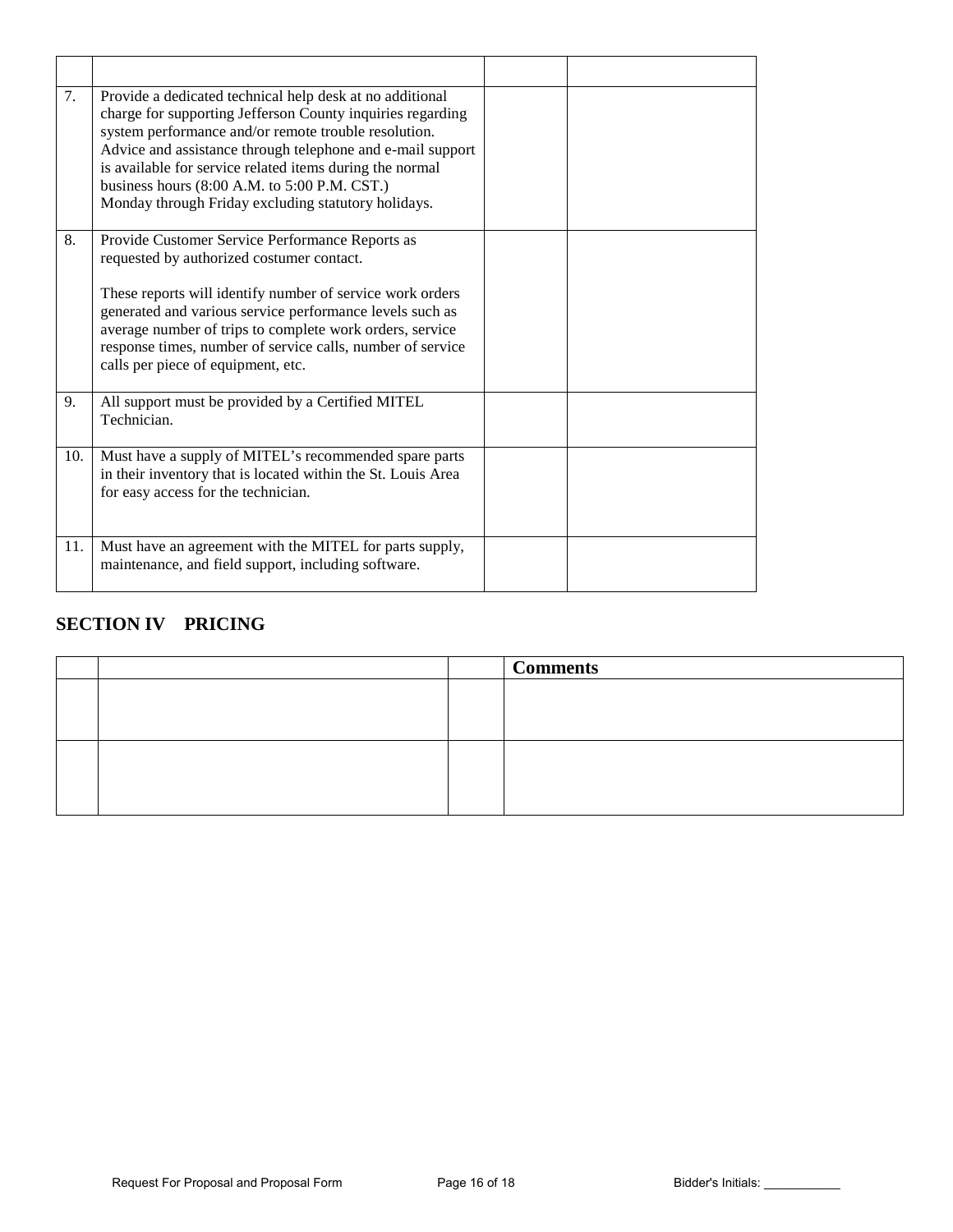## **SECTION V: - REFERENCES**

# **Please include a minimum of 3 government references**

# **(Must be in St. Louis area)**

|                                   | Years<br><b>Software</b><br><b>Installed</b> | <b>Comments</b> |
|-----------------------------------|----------------------------------------------|-----------------|
| <b>Address:</b>                   |                                              |                 |
| City, State, Zip                  |                                              |                 |
| <b>Contact Name</b>               |                                              |                 |
| <b>Telephone</b><br><b>Number</b> |                                              |                 |
| <b>EMAIL Address</b>              |                                              |                 |

|                                   | Years<br><b>Software</b><br><b>Installed</b> | <b>Comments</b> |
|-----------------------------------|----------------------------------------------|-----------------|
| <b>Address:</b>                   |                                              |                 |
| City, State, Zip                  |                                              |                 |
| <b>Contact Name</b>               |                                              |                 |
| <b>Telephone</b><br><b>Number</b> |                                              |                 |
| <b>EMAIL Address</b>              |                                              |                 |

|                                   | Years<br><b>Software</b><br><b>Installed</b> | <b>Comments</b> |
|-----------------------------------|----------------------------------------------|-----------------|
| <b>Address:</b>                   |                                              |                 |
| City, State, Zip                  |                                              |                 |
| <b>Contact Name</b>               |                                              |                 |
| <b>Telephone</b><br><b>Number</b> |                                              |                 |
| <b>EMAIL Address</b>              |                                              |                 |